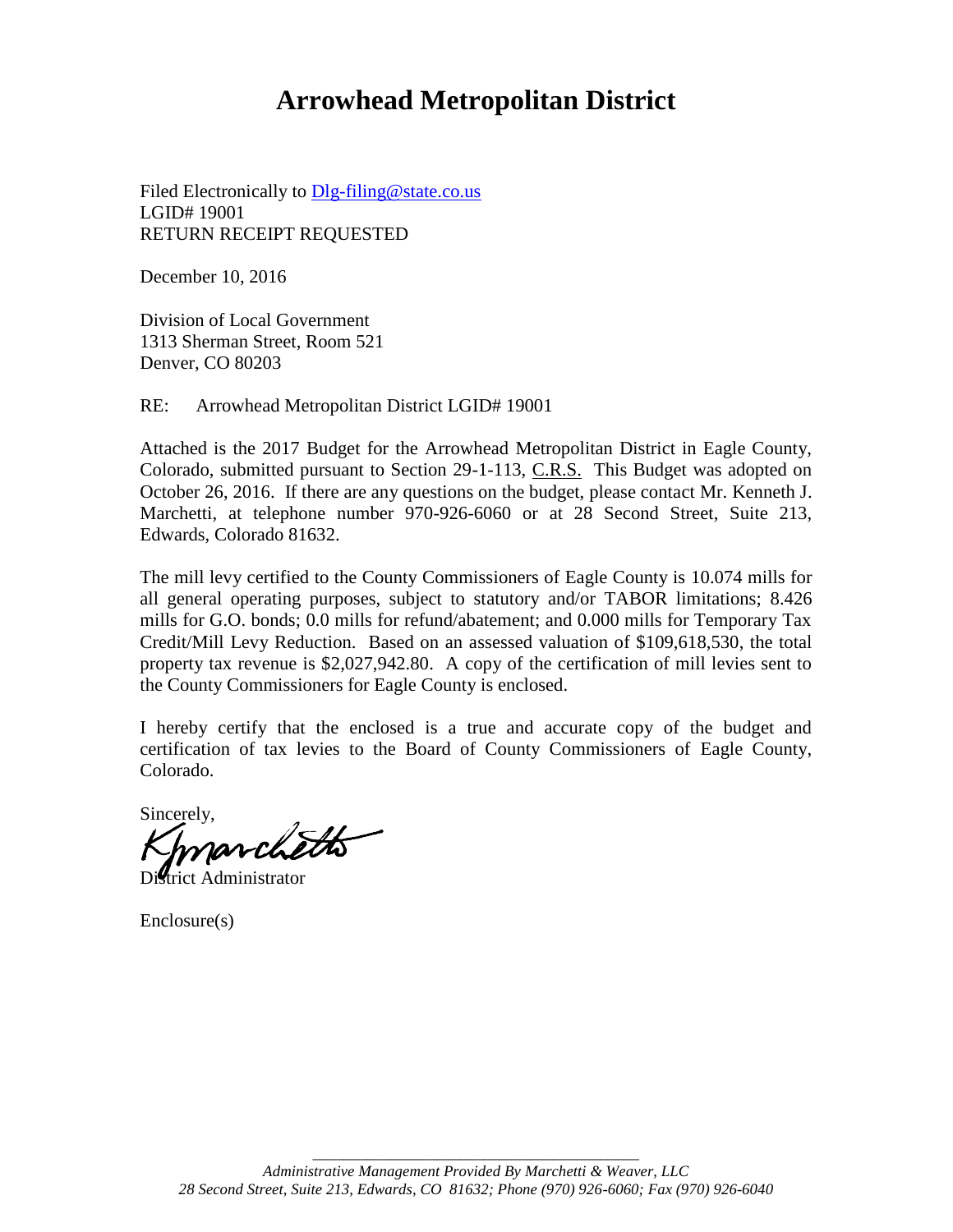## **ARROWHEAD METROPOLITAN DISTRICT**

#### 2017 BUDGET MESSAGE

Arrowhead Metropolitan District is a quasi-municipal corporation organized and operated pursuant to provisions set forth in the Colorado Special District Act. The District, comprising approximately 12,020 acres of land, was established to provide park and recreational facilities, fire protection services, water services, cable TV services and to construct and maintain roadways and storm drainage facilities within its boundaries, which are located in Eagle County, Colorado.

The District has no employees and all operations and administrative functions are provided through contracts with other entities.

The following budget is prepared on the modified accrual basis of accounting, which is consistent with the basis of accounting used in presenting the District's financial statements.

## 2017 BUDGET STRATEGY

The District strives to provide the highest level of service and infrastructure facilities for the residents and visitors within the District. The strategy for the 2017 budget focused on the following priorities:

- Maintain the high quality existing level of service and increase transportation services.
- Establish a property tax mill levy which, when combined with other revenues of the District, adequately funds the anticipated level of service and maintains a reasonable operating fund balance.
- Operate in accordance with 1992 "Amendment 1"
- Provide for infrastructure maintenance to avoid future cost escalation or significant deterioration
- Give priority to projects which improve efficiency or productivity
- Review all user fees and pass any cost savings on to the consumer
- Review all capital expenditures for immediate need or benefit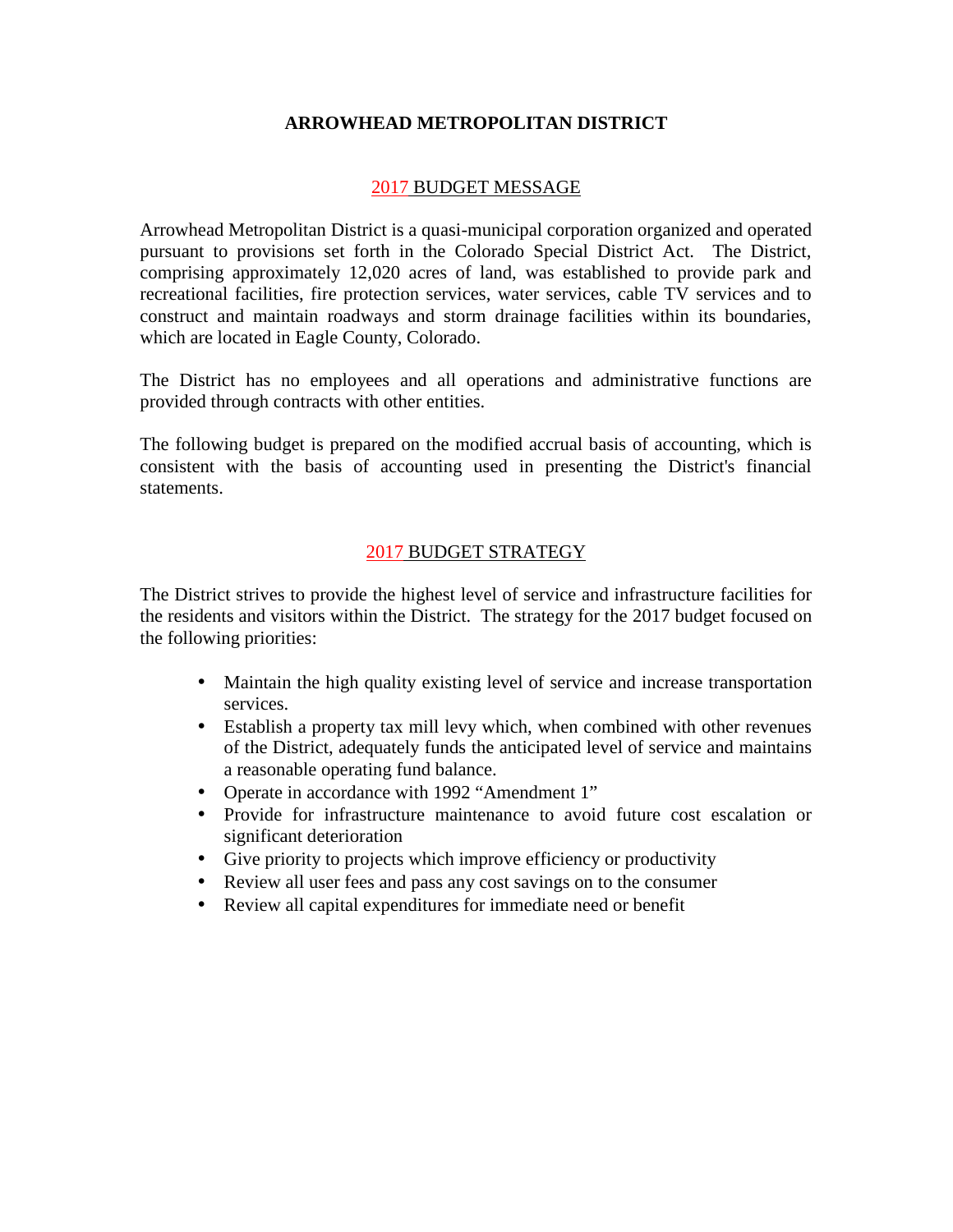## **RESOLUTIONS OF ARROWHEAD METROPOLITAN DISTRICT**

## **TO ADOPT 2017 BUDGET**

A RESOLUTION SUMMARIZING EXPENDITURES AND REVENUES FOR EACH FUND AND ADOPTING A BUDGET FOR THE ARROWHEAD METROPOLITAN DISTRICT, COLORADO, FOR THE CALENDAR YEAR BEGINNING ON THE FIRST DAY OF JANUARY 2017 AND ENDING ON THE LAST DAY OF DECEMBER 2017.

WHEREAS, the Board of Directors of the Arrowhead Metropolitan District has appointed a budget committee to prepare and submit a proposed 2017 budget at the proper time; and

WHEAREAS, such committee has submitted a proposed budget to this governing body at the proper time, for its consideration, and;

WHEREAS, upon due and proper notice, published or posted in accordance with the law, said proposed budget was open for inspection by the public at a designated place, and a public hearing was held on September 28, 2016 and continued to October 26, 2016, and interested taxpayers were given the opportunity to file or register any objections to said proposed budget; and;

WHEREAS, whatever increases may have been made in the expenditures, like increases were added to the revenues or planned to be expended from reserves/fund balances so that the budget remains in balance, as required by law.

NOW, THEREFORE, BE IT RESOLVED by the Board of directors of the Arrowhead Metropolitan District, Eagle County, Colorado:

- Section 1. That the budget as submitted, amended, and summarized by fund, hereby is approved and adopted as the budget of the Arrowhead Metropolitan District for the year stated above.
- Section 2. That the budget hereby approved and adopted shall be certified by any officer or the District Administrator of the District and made a part of the public records of the District.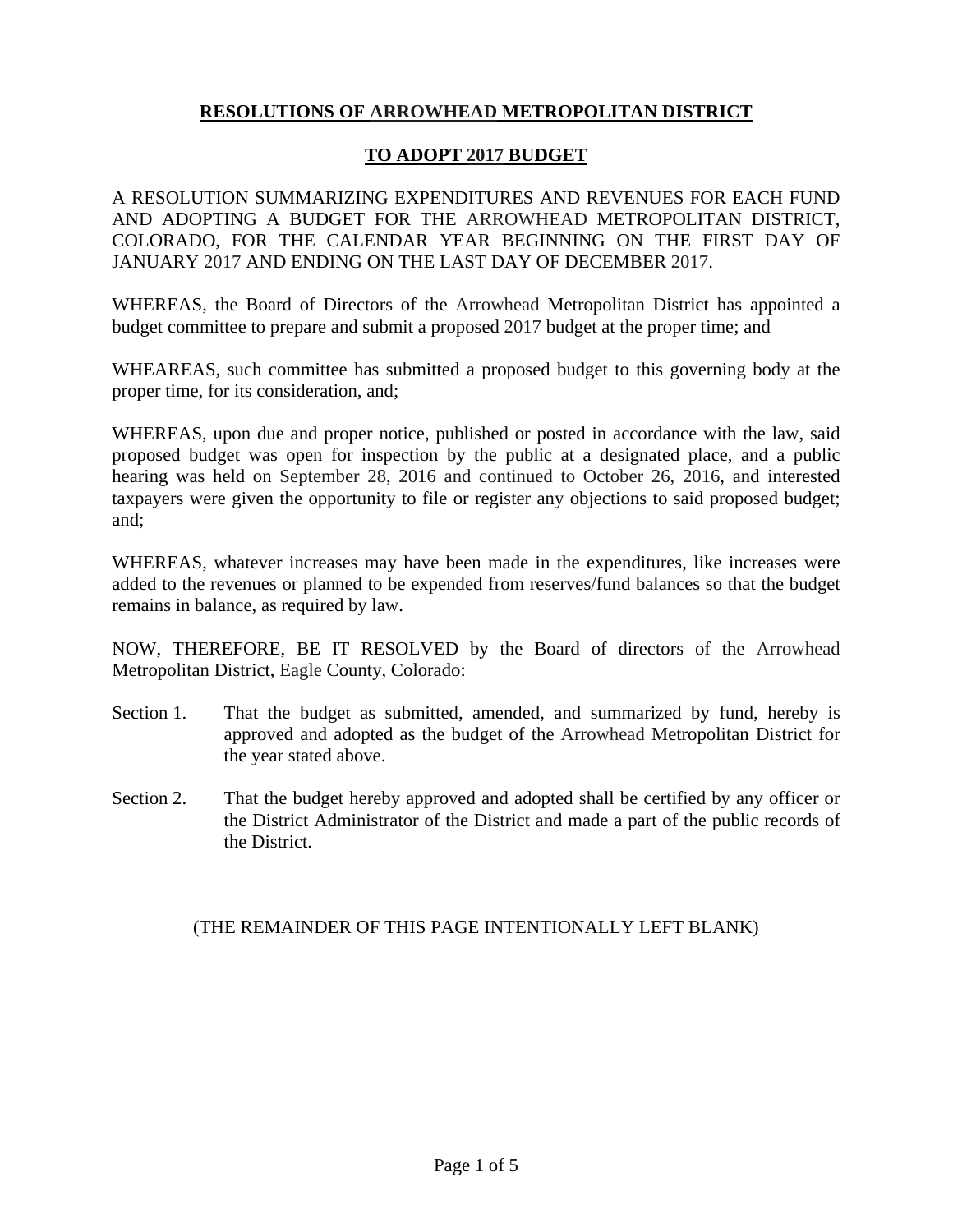## **TO SET MILL LEVIES**

A RESOLUTION LEVYING PROPERTY TAXES FOR THE YEAR 2016, TO HELP DEFRAY THE COSTS OF GOVERNMENT FOR THE ARROWHEAD METROPOLITAN DISTRICT, EAGLE COUNTY, COLORADO, FOR THE 2017 BUDGET YEAR.

WHEREAS, the Board of Directors of the Arrowhead Metropolitan District, has adopted the annual budget in accordance with the Local Government Budget Law, on October 26, 2016 and;

WHEREAS, the amount of money necessary to balance the budget for general operating expenses and capital expenditure purposes from property tax revenue is \$1,104,297.07and;

WHEREAS, the Arrowhead Metropolitan District finds that it is required to temporarily lower the general operating mill levy to render a refund for \$0.00, and;

WHEREAS, the amount of money necessary to balance the budget for capital expenditure purposes from property tax revenue approved by voters or at public hearing is \$0.00, and;

WHEREAS, the amount of money necessary to balance the budget for voter approved bonds and interest is \$923,645.73, and;

WHEREAS, the 2016 valuation for assessment for the Arrowhead Metropolitan District, as certified by the County Assessor is \$109,618,530.

NOW, THEREFORE, BE IT RESOLVED by the Board of Directors of the ARROWHEAD METROPOLITAN DISTRICT, EAGLE COUNTY, COLORADO:

- Section 1. That for the purposes of meeting all general operating expenses of the Arrowhead Metropolitan District during the 2017 budget year, there is hereby levied a tax of 10.074 mills upon each dollar of the total valuation for assessment of all taxable property within the District for the year 2016.
- Section 2. That for the purposes of rendering a refund to its constituents during budget year 2017 there is hereby levied a temporary tax credit/mill levy reduction of 0.00 mills.
- Section 3. That for the purpose of meeting all capital expenditures of the Arrowhead Metropolitan District during the 2017 budget year, there is hereby levied a tax of 0.00 mills upon each dollar of the total valuation for assessment of all taxable property within the District for the year 2016.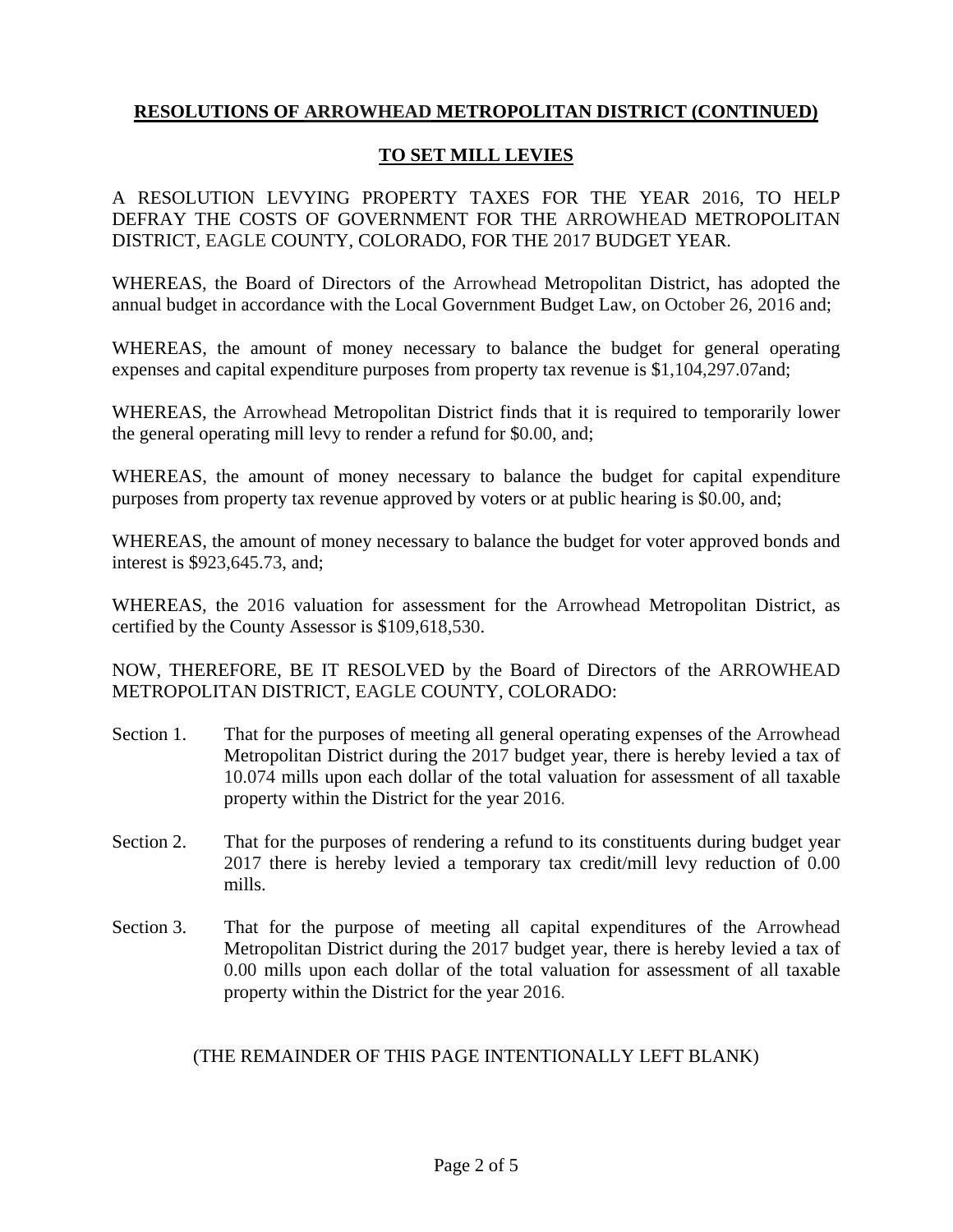## **TO SET MILL LEVIES (CONTINUED)**

- Section 4. That for the purpose of meeting all payments for bonds and interest of the Arrowhead Metropolitan District during the 2017 budget year, there is hereby levied a tax of 8.426 mills upon each dollar of the total valuation for assessment of all taxable property within the District for the year 2016.
- Section 5. That any officer or the District Administrator is hereby authorized and directed to either immediately certify to the County Commissioners of Eagle County, Colorado, the mill levies for the Arrowhead Metropolitan District as hereinabove determined and set, or be authorized and directed to certify to the County Commissioners of Eagle County, Colorado, the mill levies for the Arrowhead Metropolitan District as hereinabove determined and set based upon the final (December) certification of valuation from the county assessor.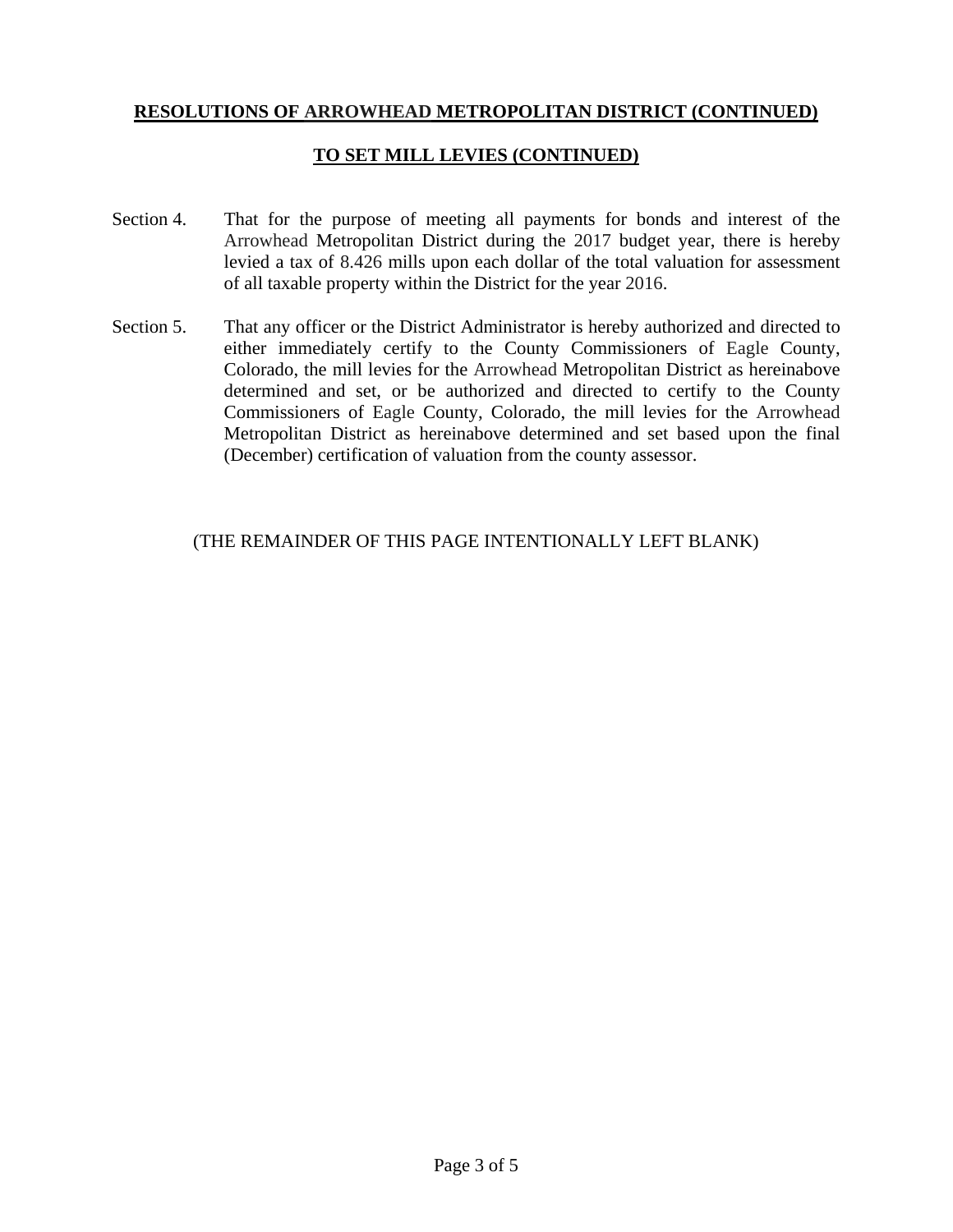## **TO APPROPRIATE SUMS OF MONEY**

(PURSUANT TO SECTION 29-1-108, C.R.S.)

A RESOLUTION APPROPRIATING SUMS OF MONEY TO THE VARIOUS FUNDS AND SPENDING AGENCIES, IN THE AMOUNT AND FOR THE PURPOSE AS SET FORTH BELOW, FOR THE ARROWHEAD METROPOLITAN DISTRICT, EAGLE COUNTY, COLORADO, FOR THE 2017 BUDGET YEAR.

WHEREAS, the Board of Directors has adopted the annual budget in accordance with the Local Government Budget Law, on October 26, 2016, and;

WHEREAS, the Board of Directors has made provision therein for revenues in an amount equal or greater to the total proposed expenditures as set forth in said budget, and;

WHEREAS, it is not only required by law, but also necessary to appropriate the revenues and reserves or fund balances provided in the budget to and for the purposes described below, thereby establishing a limitation on expenditures for the operations of the District.

NOW, THEREFORE, BE IT RESOLVED BY THE BOARD OF DIRECTORS OF THE ARROWHEAD METROPOLITAN DISTRICT, EAGLE COUNTY, COLORADO:

Section 1. That the following sums are hereby appropriated from the revenues of each fund, to each fund, for the purposes stated:

|                                   | <b>Expenditures</b> | <b>Transfers</b> |
|-----------------------------------|---------------------|------------------|
| <b>General Fund</b>               |                     |                  |
| <b>Current Operating Expenses</b> | 837,096             |                  |
| Capital Expenditures              | 486,464             |                  |
| <b>Fund Transfers</b>             |                     | 155,164          |
| Total General Fund                | 1,323,560           | 155,164          |
| <b>Debt Service Fund</b>          |                     |                  |
| Debt Service Expenditures         | 9,509,468           |                  |
| <b>Total Debt Service Fund</b>    | 9,509,468           |                  |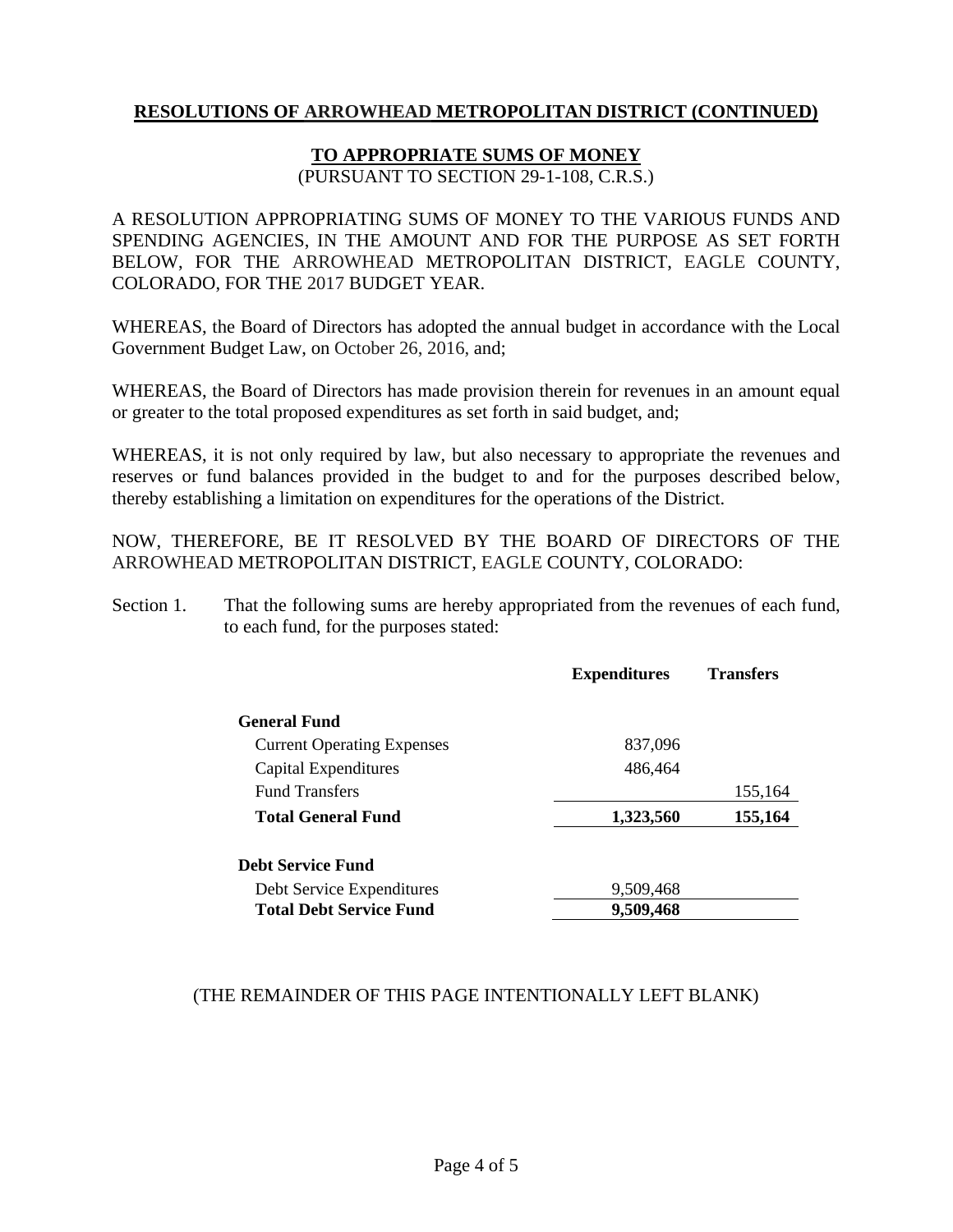## **TO ADOPT 2017 BUDGET, SET MILL LEVIES AND APPROPRIATE SUMS OF MONEY (CONTINUED)**

The above resolutions to adopt the 2017 budget, set the mill levies and to appropriate sums of money were adopted this 26th day of October, 2016.

Dichard Bournet Attest:

Title: Vice President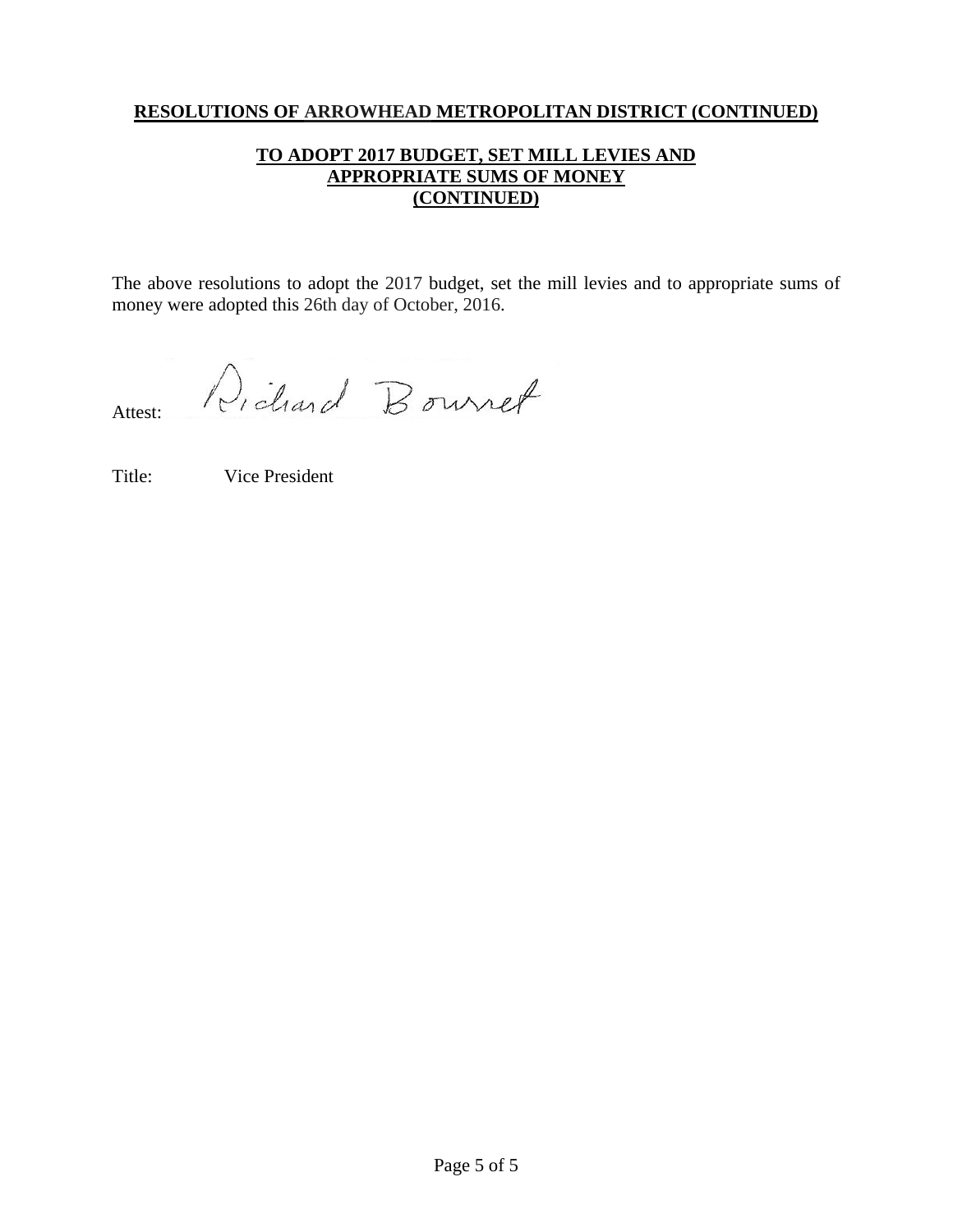| <b>ARROWHEAD METROPOLITAN DISTRICT</b><br>STATEMENT OF REVENUES, EXPENDITURES AND CHANGES IN FUND BALANCE  |                          |                         |                              |                                    |                                                 | <b>MODIFIED ACCRUAL BASIS</b> |                                    |                                    |                                     |
|------------------------------------------------------------------------------------------------------------|--------------------------|-------------------------|------------------------------|------------------------------------|-------------------------------------------------|-------------------------------|------------------------------------|------------------------------------|-------------------------------------|
| Actual, Budget and Forecast for the Periods Indicated                                                      |                          |                         |                              |                                    | Printed:                                        | 01/25/17                      |                                    |                                    |                                     |
| <b>All Funds Combined</b>                                                                                  | 2015                     |                         | 2016 ANNUAL                  |                                    |                                                 | 2016 YTD                      |                                    | 2017                               |                                     |
|                                                                                                            | <b>Audited</b><br>Actual | 2016<br><b>Forecast</b> | Adopted<br><b>Budget</b>     | Variance<br>Favorable<br>(Unfavor) | 10 Mo Ended 10 Mo Ended<br>10/31/2016<br>Actual | 10/31/2016<br><b>Budget</b>   | Variance<br>Favorable<br>(Unfavor) | Adopted<br><b>Budget</b>           | <b>Budget</b><br><b>Assumptions</b> |
| <b>ASSESSED VALUE</b>                                                                                      | 98,420,720               | 109,447,160             | 109,447,160                  |                                    |                                                 |                               |                                    | 109,618,530                        |                                     |
|                                                                                                            | 1%                       | 11%                     |                              |                                    |                                                 |                               |                                    | 0%                                 |                                     |
| <b>Mill Levy Rate</b><br><b>REVENUES</b>                                                                   | 17.000                   | 18.500                  | 18.500                       |                                    |                                                 |                               |                                    | 18.500                             |                                     |
| <b>Property Taxes</b>                                                                                      | 1,673,150                | 2,024,772               | 2,024,772                    | 0                                  | 2,012,681                                       | 2,012,740                     | (59)                               | 2,027,943                          |                                     |
| Specific Ownership Taxes<br>Interest Income                                                                | 85,698<br>26,115         | 91,115<br>32,674        | 91,115<br>23,371             | $\mathbf 0$<br>9,303               | 72,051<br>31,755                                | 68,336<br>19,690              | 3,715<br>12,065                    | 91,257<br>27,859                   |                                     |
| Miscellaneous Income                                                                                       | 1,856                    | 2,150                   | 1,500                        | 650                                | 1,991                                           | 1,125                         | 866                                | 2,150                              |                                     |
| Water Tap Fees & Inclusion Fee                                                                             | 32,250                   | $\mathbf 0$             | 0                            | $\Omega$                           | 0                                               | $\mathbf 0$                   | $\Omega$                           | $\mathbf 0$                        |                                     |
| Parking Lot Expense Reimbursements                                                                         | 46,042                   | 46,262                  | 46,262                       | $\Omega$                           | 46,262                                          | 46,262                        | (0)                                | 46,487                             |                                     |
| <b>Transportation Reimbursement</b>                                                                        | 51,184                   | 61,783                  | 61,783                       | $\Omega$                           | 61,783                                          | 61,783                        | 0                                  | 66,199                             |                                     |
| <b>Total Revenues</b>                                                                                      | 1,916,295                | 2,258,755               | 2,248,802                    | 9,953                              | 2,226,523                                       | 2,209,936                     | 16,587                             | 2,261,895                          |                                     |
| <b>EXPENDITURES</b><br>Municipal Svcs - VA Contract & Other                                                | 253,921                  | $\equiv$<br>270,019     | $=$<br>270,019               | $\equiv$<br>$\mathbf 0$            | $=$<br>214,698                                  | $\equiv$<br>225,016           | $=$<br>10,318                      | $\equiv$<br>269,384                |                                     |
| Road and Parking Lot Maintenance                                                                           | 45,756                   | 50,159                  | 41,500                       | (8,659)                            | 42,831                                          | 35,250                        | (7,581)                            | 45,000                             |                                     |
| General Repairs & Maintenance                                                                              | 30,212                   | 43,650                  | 50,400                       | 6,750                              | 31,096                                          | 48,017                        | 16,921                             | 50,998                             |                                     |
| General & Administrative                                                                                   | 92,303                   | 102,474                 | 93,509                       | (8,966)                            | 100,788                                         | 81,259                        | (19, 529)                          | 90,007                             |                                     |
| <b>Treasurer's Collections Fees</b>                                                                        | 50,289                   | 60,743                  | 60,743                       | (0)                                | 60,499                                          | 60,382                        | (117)                              | 60,838                             |                                     |
| <b>Other Debt Service</b><br>Contingency                                                                   | 495<br>$\Omega$          | $\Omega$<br>0           | 4,000<br>79,000              | 4,000<br>79,000                    | 275<br>$\Omega$                                 | 3,333<br>39,500               | 3,058<br>39,500                    | 4,000<br>79,000                    |                                     |
| <b>Total w/o Transportation &amp; DS</b>                                                                   | 472,975                  | 527,046                 | 599,171                      | 72,125                             | 450,187                                         | 492,757                       | 42,569                             | 599,227                            |                                     |
| Transportation                                                                                             | 227,988                  | 269,186                 | 269,186                      | $\mathbf 0$                        | 269,185                                         | 269,185                       | 0                                  | 269,578                            |                                     |
| <b>Total Transportation</b>                                                                                | 227,988                  | 269,186                 | 269,186                      | 0                                  | 269,185                                         | 269,185                       | $\mathbf 0$                        | 269,578                            |                                     |
| <b>Bond Interest</b><br><b>Bond Principal</b>                                                              | 548,359<br>550,000       | 534,709<br>565,000      | 534,709<br>565,000           | $\mathbf 0$<br>$\mathbf 0$         | 267,354<br>0                                    | 267,354<br>$\Omega$           | (0)<br>0                           | 517,759<br>575,000                 |                                     |
| <b>Total Debt Service</b>                                                                                  | 1,098,359                | 1,099,709               | 1,099,709                    | 0                                  | 267,354                                         | 267,354                       | (0)                                | 1,092,759                          |                                     |
| <b>Total Expenditures Before Cap</b>                                                                       | 1,799,322                | 1,895,941               | 1,968,065                    | 72,125                             | 986,727                                         | 1,029,296                     | 42,569                             | 1,961,564                          |                                     |
|                                                                                                            |                          | $\equiv$                | $\qquad \qquad =$            | $\equiv$                           | $\equiv$                                        | $\equiv$                      | $=$                                | $=$                                |                                     |
| Rev Over/Under Expend Before Cap.                                                                          | 116,973                  | 362,815                 | 280,737                      | 82,078                             | 1,239,796                                       | 1,180,640                     | 59,157                             | 300,331                            |                                     |
| <b>OTHER FINANCING SOURCES &amp; (USES)</b>                                                                |                          |                         |                              |                                    |                                                 |                               |                                    |                                    |                                     |
| Sale of Bonds & Developer Advances                                                                         |                          | 0                       | 0                            | $\mathbf 0$                        | 0                                               | 0                             | $\mathbf 0$                        | 169,349                            |                                     |
| <b>Bond Issue Costs</b><br><b>Capital Expenditures</b>                                                     | (450, 284)               | 0<br>(603, 107)         | 0<br>(727, 085)              | $\Omega$<br>123,978                | 0<br>(603, 207)                                 | 0<br>(727, 084)               | $\mathbf 0$<br>123,877             | (169, 349)<br>(486, 464)           |                                     |
| <b>Bond Proceeds and Premium</b>                                                                           |                          |                         |                              | $\Omega$                           | 0                                               |                               | $\Omega$                           |                                    |                                     |
| Total Other Fin Sources & (Uses)                                                                           | (450, 284)               | (603, 107)              | (727, 085)                   | 123,978                            | (603, 207)                                      | (727, 084)                    | 123,877                            | (486,464)                          |                                     |
|                                                                                                            |                          |                         |                              |                                    |                                                 |                               |                                    |                                    |                                     |
| <b>EXCESS REV OVER/UNDER EXPEND</b><br>Fund Balance - Beginning                                            | (333, 311)<br>2,338,964  | (240, 292)<br>2,005,653 | (446, 348)<br>1,974,185      | 206,056<br>31,468                  | 636,590<br>2,005,653                            | 453,556<br>1,974,185          | 183,034<br>31,468                  | (186, 133)<br>1,765,361            |                                     |
|                                                                                                            |                          |                         |                              |                                    |                                                 |                               |                                    |                                    |                                     |
| <b>Fund Balance - Ending</b><br>No assurance is provided on these financial statements;                    | 2,005,653                | 1,765,361               | 1,527,837                    | 237,524                            | 2,642,243                                       | 2,427,741                     | 214,502                            | 1,579,228                          |                                     |
| substantially all disclosures required by GAAP omitted.<br><b>District Debt Summary (Excluding Leases)</b> |                          | $=$                     | $\qquad \qquad =$            | $\equiv$                           | $=$<br>0                                        | $\equiv$<br>0                 | $=$<br>$\mathbf 0$                 | $=$                                |                                     |
| Total District Debt - Beginning of Year                                                                    | 13,595,000               | 13,045,000              | 13,045,000                   | $\pmb{0}$                          | 13,045,000                                      | 13,045,000                    | $\pmb{0}$                          | 12,480,000                         |                                     |
| Debt Repaid                                                                                                | (550,000)                | (565,000)               | (565,000)                    | $\mathbf 0$                        | $\Omega$                                        |                               | 0                                  | (575,000)                          |                                     |
| <b>Total District Debt - End of Year</b>                                                                   | 13,045,000               | 12,480,000              | 12,480,000                   | 0                                  | 13,045,000                                      | 13,045,000                    | 0                                  | 11,905,000                         |                                     |
| <b>Summary of Mill Levies</b><br>Mill Levy - General Fund                                                  | 10.074                   | 10.074                  | 10.074                       | $\equiv$                           | $\qquad \qquad =$                               | $\equiv$                      | $=$                                | 10.074                             |                                     |
| - Debt Service                                                                                             | 6.926                    | 8.426                   | 8.426                        |                                    |                                                 |                               |                                    | 8.426                              |                                     |
| <b>Total Mill Levy</b>                                                                                     | 17.000                   | 18.500                  | 18.500                       |                                    |                                                 |                               |                                    | 18.500                             |                                     |
| <b>Assessed Value - AMD</b><br>Actual Value - all Real Prop. in AMD                                        |                          |                         | 109,447,160<br>1,106,920,107 |                                    |                                                 | Incr (Decr)<br>Incr (Decr)    |                                    | 0% 109,618,530<br>0% 1,106,920,107 |                                     |
|                                                                                                            |                          |                         |                              |                                    |                                                 |                               |                                    |                                    |                                     |

**PAGE 2 - COMBINED FUNDS SUMMARY PAGE (Note Page 1 not used for Budget Presentation)**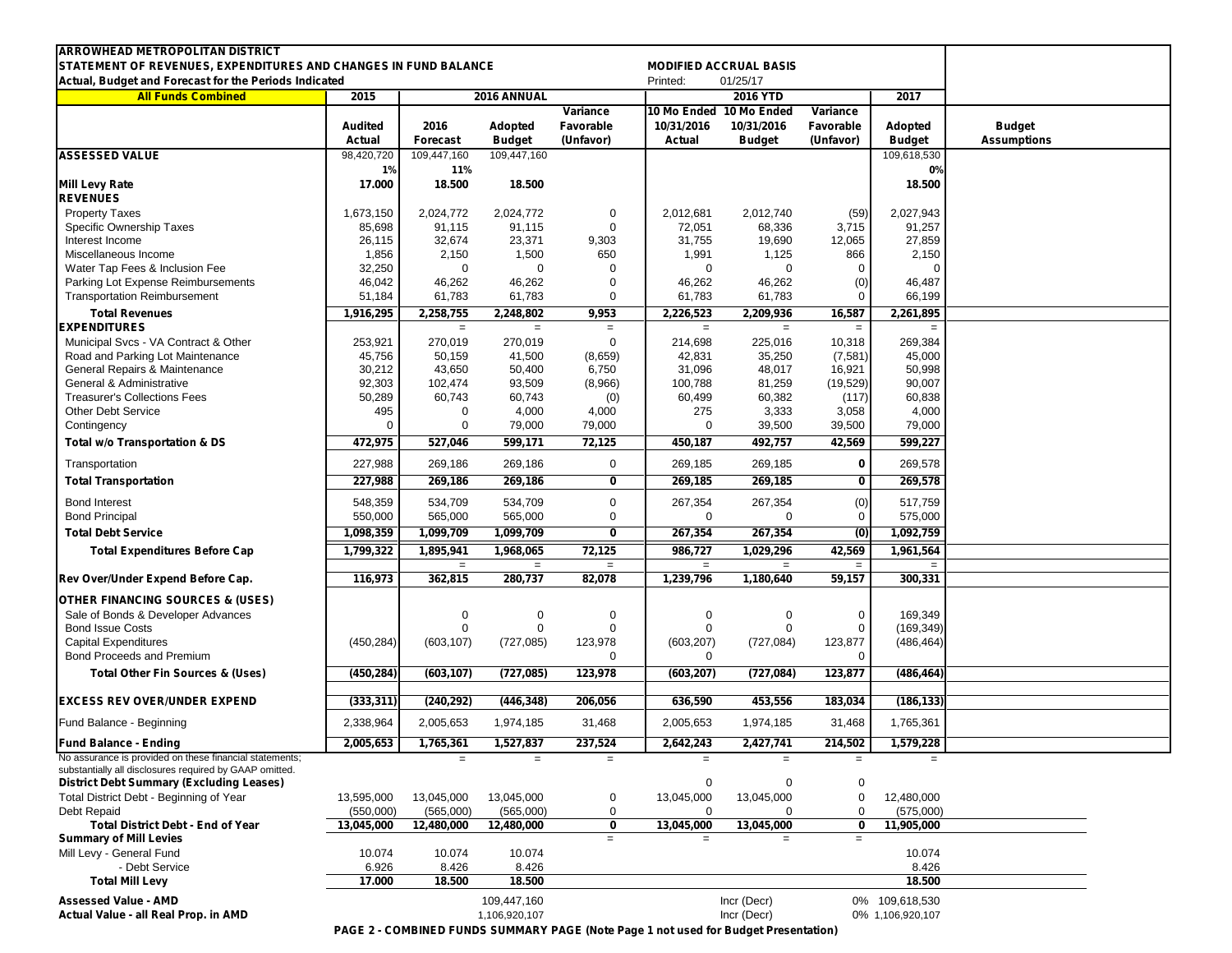| <b>IARROWHEAD METROPOLITAN DISTRICT</b><br>STATEMENT OF REVENUES, EXPENDITURES AND CHANGES IN FUND BALANCE<br><b>MODIFIED ACCRUAL BASIS</b> |                |                 |                 |                        |                |              |                         |                 |                |                                                                        |
|---------------------------------------------------------------------------------------------------------------------------------------------|----------------|-----------------|-----------------|------------------------|----------------|--------------|-------------------------|-----------------|----------------|------------------------------------------------------------------------|
| Actual, Budget and Forecast for the Periods Indicated                                                                                       |                |                 |                 |                        |                | Printed:     | 01/25/17                |                 |                |                                                                        |
| <b>GENERAL FUND</b>                                                                                                                         | 2015           |                 | 2016 ANNUAL     |                        |                | 2016 YTD     |                         |                 |                |                                                                        |
|                                                                                                                                             |                |                 |                 | Variance               |                |              | 10 Mo Ended 10 Mo Ended | Variance        | 2017           |                                                                        |
|                                                                                                                                             |                | 2016            |                 |                        |                | 10/31/2016   | 10/31/2016              | Favorable       |                |                                                                        |
|                                                                                                                                             | <b>Audited</b> |                 | Adopted         | Favorable Var          | Ref            |              |                         |                 | <b>Adopted</b> | <b>Budget</b><br><b>Assumptions</b>                                    |
|                                                                                                                                             | Actual         | <b>Forecast</b> | <b>Budget</b>   | (Unfavor)              |                | Actual       | <b>Budget</b>           | (Unfavor)       | <b>Budget</b>  |                                                                        |
| <b>REVENUES</b>                                                                                                                             | 1%             | 11%             |                 |                        |                |              |                         |                 | 0.16%          |                                                                        |
| Assessed Value                                                                                                                              | 98,420,720     | 109,447,160     | 109,447,160     |                        |                |              |                         |                 | 109,618,530    | Final AV                                                               |
| <b>Operating Mill Levy Rate</b>                                                                                                             | 10.074         | 10.074          | 10.074          |                        |                |              |                         |                 | 10.074         |                                                                        |
| <b>Property Taxes</b>                                                                                                                       | 991,489        | 1,102,571       | 1,102,571       | 0                      | A              | 1,095,987    | 1,096,019               | (32)            | 1,104,297      |                                                                        |
| Specific Ownership Taxes (On Autos)                                                                                                         | 50,784         | 49,616          | 49,616          | $\mathbf 0$            | B              | 39,235       | 37,212                  | 2,023           |                | 49,693 4.5% of Prop Taxes                                              |
| Conserv Tr Fund                                                                                                                             | 1,383          | 1,500           | 1,500           | $\mathbf 0$            | $\mathsf{C}$   | 1,230        | 1,125                   | 105             |                | 1.500 Based on Prior Yr                                                |
| Water Tap Fees & Inclusion Fee                                                                                                              | 32,250         |                 |                 | $\mathbf 0$            | D              | $\mathbf 0$  | $\Omega$                | $\mathbf 0$     |                | Defer Cabin Creek Ln #3 & #4 till 2015                                 |
| <b>Transportation Reimbursement</b>                                                                                                         | 51,184         | 61,783          | 61,783          | $\mathbf 0$            | E              | 61,783       | 61,783                  | $\mathbf 0$     |                | 66,199 Per Agreement & Buses                                           |
| Miscellaneous Income                                                                                                                        | 473            | 650             | $\mathbf 0$     | 650                    | F              | 761          | $\Omega$                | 761             | 650            |                                                                        |
| Parking Lot Expense Reimbursements                                                                                                          | 46,042         | 46,262          | 46,262          | 0                      | G              | 46,262       | 46,262                  | (0)             |                | 46,487 VR and CCR                                                      |
| Interest Income                                                                                                                             | 22,761         | 27,674          | 19,682          | 7,992                  | H              | 25,069       | 16,402                  | 8,668           | 24,164         | 1.00%                                                                  |
| <b>Total Revenue</b>                                                                                                                        | 1,196,366      | 1,290,055       | 1,281,412       | 8,642                  |                | 1,270,326    | 1,258,802               | 11,524          | 1,292,990      |                                                                        |
| <b>OPERATING EXPENDITURES</b>                                                                                                               |                |                 |                 |                        |                |              |                         |                 |                |                                                                        |
| Accounting & Administration                                                                                                                 | 40,964         | 48,000          | 48,000          | 0                      |                | 45,126       | 40,000                  | (5, 126)        |                | 49,440 See Memo re Revision                                            |
| Website                                                                                                                                     | 598            |                 |                 | $\mathbf 0$            | $\overline{2}$ | $\Omega$     | $\mathbf 0$             | $\Omega$        |                |                                                                        |
| Election                                                                                                                                    | $\Omega$       | 269             | 2,000           | 1,731                  | 3              | 269          | 2,000                   | 1,731           |                | <b>Even Years</b>                                                      |
| Audit                                                                                                                                       | 8,256          | 5,300           | 8,500           | 3,200                  | $\overline{4}$ | 5,300        | 8,500                   | 3,200           |                | 5,450 Per Engagement Letter                                            |
| Legal                                                                                                                                       | 9,557          | 10,000          | 8,000           | (2,000)                | 5              | 14,155       | 6,667                   | (7, 488)        |                | 8,000 per Jim Collins                                                  |
| Office Overhead & Expenes                                                                                                                   | 3,075          | 3,000           | 3,500           | 500                    | 6              | 2,130        | 2,917                   | 787             |                | 3.500 Based on Prior Year                                              |
| Insurance                                                                                                                                   | 8,046          | 8,439           | 9,000           | 561                    | $\overline{7}$ | 7,342        | 8,000                   | 658             |                | 8.803 Based on Prior Forecast                                          |
| <b>Mosquito Control</b>                                                                                                                     | 4,863          | 5,009           | 5,009           | $\mathbf 0$            | 8              | 5,009        | 5,009                   | $\Omega$        |                | 5,314 CPI Increase                                                     |
| <b>Directors Fees</b>                                                                                                                       | 4,500          | 4.500           | 4,500           | $\mathbf 0$            | $\mathbf{q}$   | 3.500        | 4.000                   | 500             |                | 4,500 9 Meetings Assumed                                               |
| Eagle County Treasurers Fees                                                                                                                | 29,801         | 33,077          | 33,077          | (0)                    | 10             | 32,944       | 32,881                  | (64)            |                | 33,129 3% of Prop Tax                                                  |
| <b>Edwards Community Authority</b>                                                                                                          | 12,444         | (2,222)         | $\mathbf 0$     | 2,222 11               |                | (2, 222)     | $\mathbf 0$             | 2,222           |                | 0 EMD is taking over responsibility                                    |
| Engineering - General                                                                                                                       | $\Omega$       | 20,180          | 5,000           | $(15, 180)$ 12         |                | 20,180       | 4,167                   | (16, 013)       |                | 5,000 Allowance                                                        |
| <b>Service Contract Expense</b>                                                                                                             | 144,572        | 153,976         | 153,976         | 0 <sub>13</sub>        |                | 123,053      | 128,313                 | 5,260           |                | 149,945 Based on Schedule from VR                                      |
| Service Contract Management                                                                                                                 | 60,807         | 65,705          | 65,705          | 0.14                   |                | 50,539       | 54,754                  | 4,215           | 68.890         | Based on Schedule from VR                                              |
| Pond Maintenance                                                                                                                            | 13,324         |                 |                 | $\mathbf 0$            | 15             | 8,784        | 12,600                  | 3,816           |                | 10,542 Per Hensel                                                      |
| <b>Wetlands Maintenance</b>                                                                                                                 | $\Omega$       | 12,600<br>2,500 | 12,600<br>2,500 | $\mathbf 0$            | 16             | 1,242        | 2,500                   | 1,258           |                | 2.979 Per Hensel                                                       |
| <b>Berm Maintenance</b>                                                                                                                     | $\Omega$       |                 |                 | $(1,650)$ 17           |                | 8,417        | 9,000                   | 583             |                | 10,650 Tree Spraying & Berm Maintenance 1/3 CCR                        |
|                                                                                                                                             | 3,976          | 10,650<br>9,000 | 9,000           |                        |                | 8,672        |                         | (4,672)         |                |                                                                        |
| Parking Lot Direct Mtce Expense                                                                                                             |                |                 | 4,000           | $(5,000)$ 18<br>$0$ 19 |                |              | 4,000<br>6,250          | 3,335           |                | 7,500 Painting & Cracksealing<br>8,727 plow and truck maintenance/ GPS |
| Repair & Maint - General & Vehicles                                                                                                         | 4,815<br>2,250 | 7,500<br>900    | 7,500           | 1,600 20               |                | 2,915<br>900 | 2,500                   | 1,600           |                | 1,800 Per Hensel                                                       |
| Road Sweeping                                                                                                                               | 41.780         | 41.159          | 2,500           |                        |                | 34.159       | 31.250                  |                 |                |                                                                        |
| Road & Drainage Repairs & Maintenance                                                                                                       |                |                 | 37,500          | $(3,659)$ 21           |                |              |                         | (2,909)         |                | 37,500 Per Hensel                                                      |
| <b>Trans - Arrowhead Shuttle</b>                                                                                                            | 158,605        | 185,505         | 185,505         | $0$ 24                 |                | 185,505      | 185,504                 | (0)<br>$\Omega$ |                | 189,379 Per Agreement                                                  |
| Trans - Village to Village                                                                                                                  | 34,852         | 34,936          | 34,936          | $\mathbf 0$            | 25             | 34,936       | 34,936                  |                 |                | 29,271 Per Agreement + \$1,852 for ADA Vehicle                         |
| Trans - BC Express Shuttle                                                                                                                  | 34,531         | 44,166          | 44,166          | $\mathbf{0}$           | 26             | 44,166       | 44,166                  | $\mathbf 0$     |                | 48,181 Per Agreement                                                   |
| Trans - Vail Ski Bus                                                                                                                        |                | 4,579           | 4,579           |                        | 27             | 4,579        | 4,579                   | (0)             |                | 2,747 Per Agreement                                                    |
| Utilities - Water                                                                                                                           | 9,823          | 9,500           | 9,500           | 0 <sub>30</sub>        |                | 8,838        | 9,500                   | 662             |                | 9,500 Incr 3%                                                          |
| Miscellaneous Expense                                                                                                                       |                | $\Omega$        | 6,800           | 6,800 31               |                | $\Omega$     | 5,667                   | 5,667           |                | 6,800 Based on Prior Yrs                                               |
| Maintenance Facility Lease                                                                                                                  | 48,541         | 50,338          | 50,338          | 0.32                   |                | 41,106       | 41,948                  | 842             |                | 50,549 Based on Schedule from VR                                       |
| Contingency - Operating                                                                                                                     |                | $\Omega$        | 79,000          | 79,000 33              |                |              | 39,500                  | 39,500          | 79,000         | <b>Based on Prior</b>                                                  |
| <b>Total Operating Expenditures</b>                                                                                                         | 679,980        | 768.566         | 836,691         | 68.125                 |                | 691,543      | 731.107                 | 39.564          | 837.096        |                                                                        |

No assurance is provided on these financial statements; substantially all disclosures required by GAAP omitted.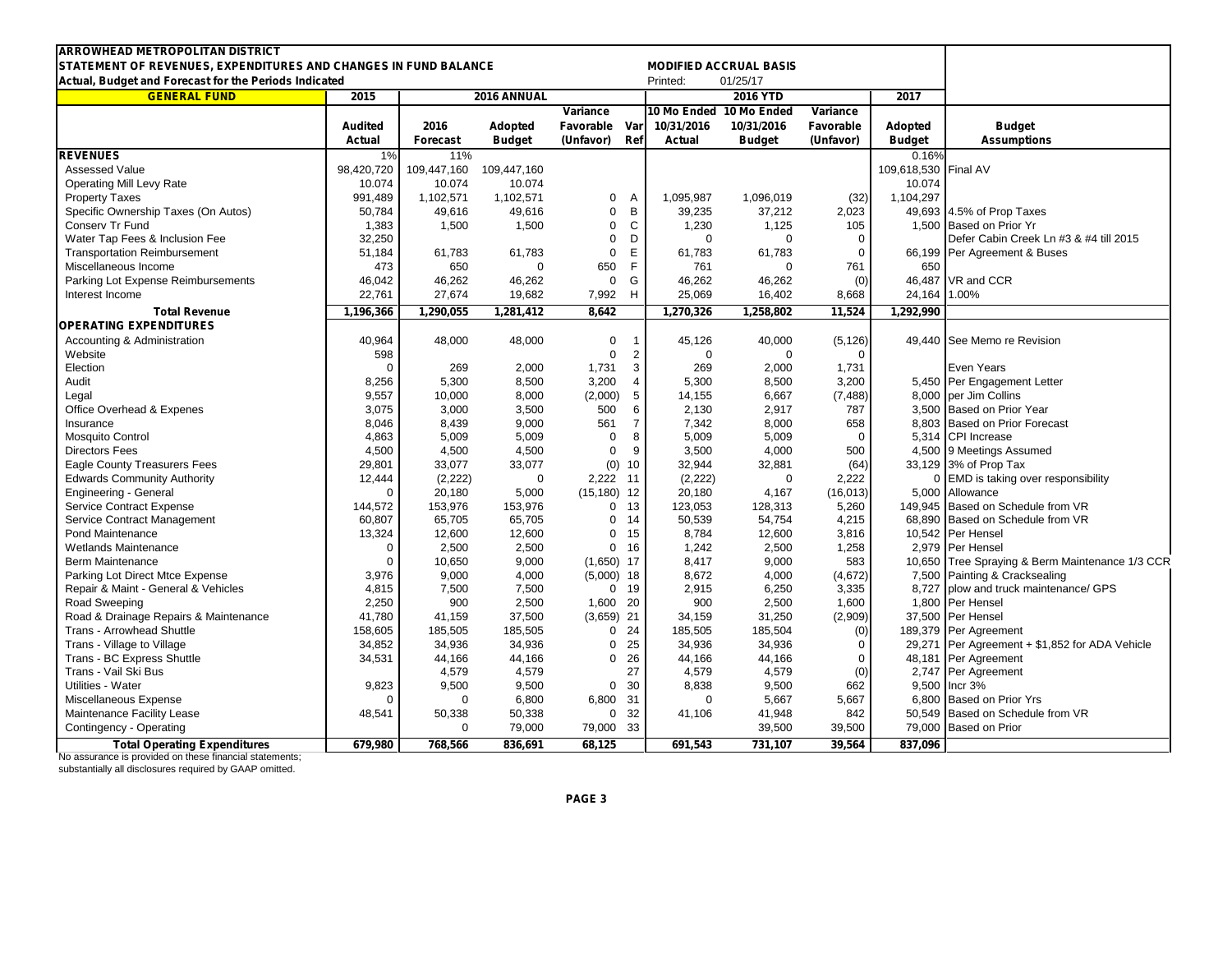| <b>ARROWHEAD METROPOLITAN DISTRICT</b>                                                                             |                |            |                               |              |      |               |                         |              |                  |                                  |
|--------------------------------------------------------------------------------------------------------------------|----------------|------------|-------------------------------|--------------|------|---------------|-------------------------|--------------|------------------|----------------------------------|
| STATEMENT OF REVENUES, EXPENDITURES AND CHANGES IN FUND BALANCE                                                    |                |            | <b>MODIFIED ACCRUAL BASIS</b> |              |      |               |                         |              |                  |                                  |
| Actual, Budget and Forecast for the Periods Indicated                                                              |                |            | Printed:                      | 01/25/17     |      |               |                         |              |                  |                                  |
| <b>GENERAL FUND</b>                                                                                                | 2015           |            | 2016 ANNUAL                   |              |      |               | <b>2016 YTD</b>         |              |                  |                                  |
|                                                                                                                    |                |            |                               | Variance     |      |               | 10 Mo Ended 10 Mo Ended | Variance     |                  |                                  |
|                                                                                                                    | <b>Audited</b> | 2016       | Adopted                       | Favorable    | Varl | 10/31/2016    | 10/31/2016              | Favorable    | Adopted          | <b>Budget</b>                    |
|                                                                                                                    | Actual         | Forecast   | <b>Budget</b>                 | (Unfavor)    | Ref  | <b>Actual</b> | <b>Budget</b>           | (Unfavor)    | <b>Budget</b>    | <b>Assumptions</b>               |
| <b>CAPITAL EXPENDITURES</b>                                                                                        |                |            |                               |              |      |               |                         |              |                  |                                  |
| <b>PROJECTS &amp; PARKING LOT &amp; PLAYGROUND</b>                                                                 | 95,000         | 84,750     | 80,000                        | $(4,750)$ 40 |      | 84,750        | 80,000                  | (4,750)      |                  | <b>Half of Restroom</b>          |
| PARKING LOT SEAL COAT                                                                                              | 18.172         |            |                               | 0            | 41   |               | $\Omega$                | $\Omega$     |                  | 19,500 Seal Coat every 2-3 years |
| PARKING LOT OVERLAY                                                                                                |                |            |                               |              |      |               |                         |              |                  |                                  |
| ECA SPUR RD PH II                                                                                                  | 7,500          |            |                               |              | 0.42 | $\Omega$      | $\mathbf 0$             | $\Omega$     |                  |                                  |
| <b>OVERLAYS - CONSTRUCTION</b>                                                                                     | 235,702        | 401.501    | 471.390                       | 69,889 44    |      | 401.501       | 471.390                 | 69,889       | 285,013          |                                  |
| <b>OVERLAYS - ENGR &amp; CONSTR MGT</b>                                                                            | 34,725         | 47,557     | 56,567                        | 9,010 45     |      | 47,557        | 56,567                  | 9,010        | 28,501           |                                  |
| <b>EQUIPMENT</b>                                                                                                   |                |            |                               | $\Omega$     |      |               | $\Omega$                |              |                  |                                  |
| Trucks<br>Plows                                                                                                    |                |            |                               |              |      |               |                         |              | 28,000<br>16,000 | 1 New truck<br>2 new Plows       |
| Mule                                                                                                               |                | 12,959     | 11,627                        | (1, 331)     |      | 13,059        | 11,627                  | (1, 432)     |                  | <b>Replacement Reserve</b>       |
|                                                                                                                    |                |            |                               |              |      |               |                         |              |                  |                                  |
| <b>TRANSPORTATION BUS</b>                                                                                          | 59,185         | 56,340     | 57,500                        | 1,160 46     |      | 56,340        | 57,500                  | 1,160        |                  | 59,450 New bus - Sale of old bus |
| CAPITAL CONTINGENCY/UNIDENTIFIED                                                                                   |                | $\Omega$   | 50,000                        | 50,000 47    |      |               | 50,000                  | 50,000       | 50,000           |                                  |
| <b>Total Capital Expenditures</b>                                                                                  | 450,284        | 603,107    | 727,085                       | 123,978      |      | 603,207       | 727,084                 | 123,877      | 486,464          |                                  |
| <b>Total Expenditures</b>                                                                                          | 1,130,264      | 1,371,673  | 1,563,775                     | 192,102      |      | 1,294,749     | 1,458,191               | 163,441      | 1,323,560        |                                  |
|                                                                                                                    |                |            |                               |              |      |               |                         |              |                  |                                  |
| Revenue Over (Under) Expenditures                                                                                  | 66.102         | (81, 618)  | (282, 363)                    | 200,745      |      | (24, 423)     | (199, 389)              | 174.966      | (30, 570)        |                                  |
| <b>OTHER FINANCING SOURCES AND (USES)</b>                                                                          |                |            |                               |              |      |               |                         |              |                  |                                  |
| <b>BOND PROCEEDS &amp; PREMIUM</b>                                                                                 |                |            |                               | 0            |      |               | $\mathbf 0$             | 0            |                  |                                  |
| <b>XFER TO D/S FUND</b>                                                                                            | (407, 745)     | (158, 674) | (163, 985)                    | 5,311        |      | 0             | $\mathbf 0$             | $\Omega$     | (155, 564)       |                                  |
| <b>Total Other Financing</b>                                                                                       | (407, 745)     | (158, 674) | (163, 985)                    | 5,311        |      | $\mathbf{0}$  | $\mathbf{0}$            | $\mathbf{0}$ | (155, 564)       |                                  |
| <b>FUND BALANCE - BEGINNING</b>                                                                                    | 2,332,946      | 1,991,303  | 1,968,167                     | 23,136       | X    | 1,991,303     | 1,968,167               | 23,136       | 1,751,011        |                                  |
| <b>FUND BALANCE - ENDING</b>                                                                                       | 1,991,303      | 1,751,011  | 1,521,819                     | 229,191      |      | 1,966,879     | 1,768,778               | 198,101      | 1,564,877        |                                  |
| No assurance is provided on these financial statements;<br>substantially all disclosures required by GAAP omitted. | $=$            |            | $=$                           | $=$          |      | $=$           | $=$                     | $=$          | $=$              |                                  |

**PAGE 4**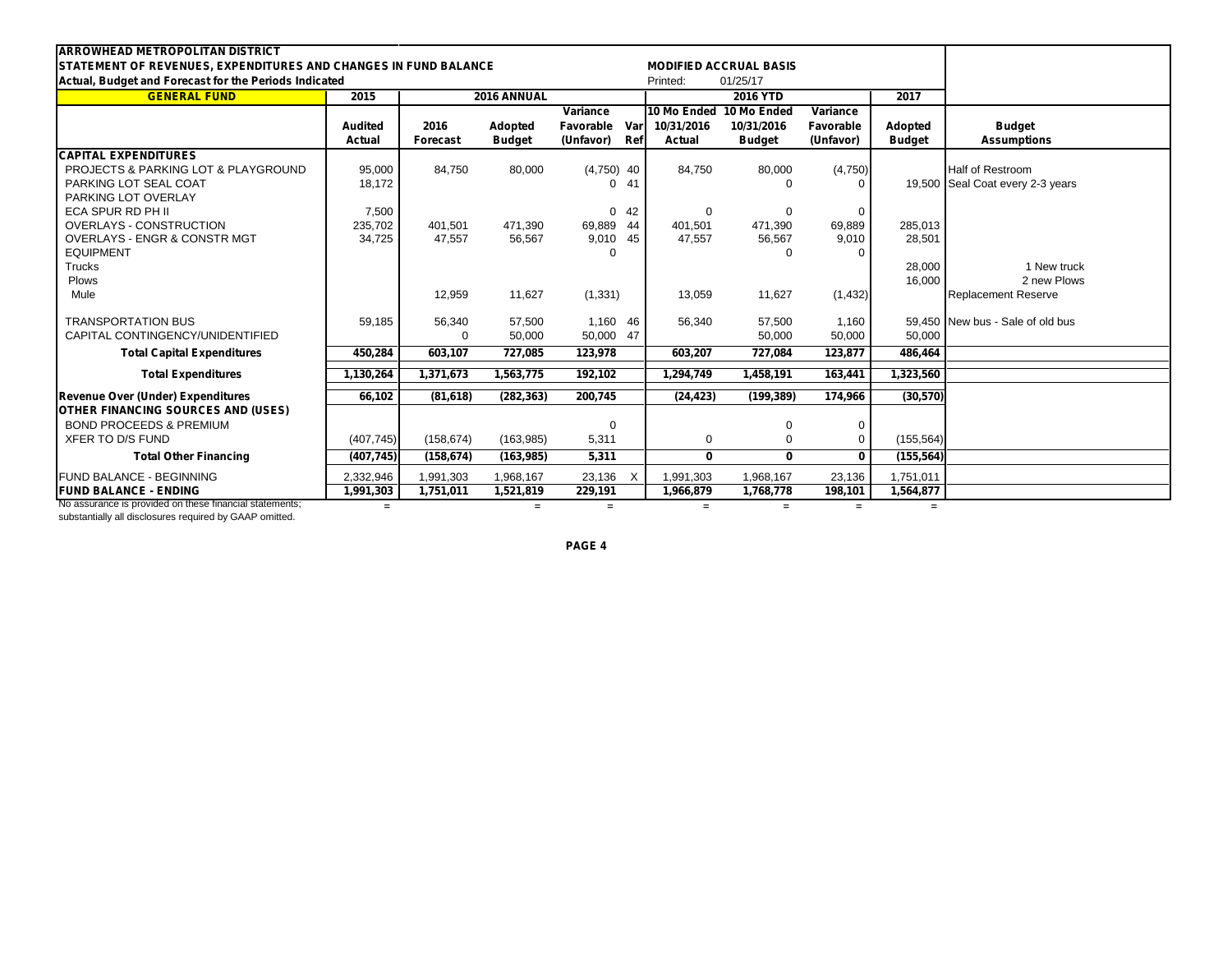| <b>ARROWHEAD METROPOLITAN DISTRICT</b>                                                                                   |                          |                  |                          |                            |                      |                                           |                        |                          |                                     |
|--------------------------------------------------------------------------------------------------------------------------|--------------------------|------------------|--------------------------|----------------------------|----------------------|-------------------------------------------|------------------------|--------------------------|-------------------------------------|
| STATEMENT OF REVENUES, EXPENDITURES AND CHANGES IN FUND BALANCE<br>Actual, Budget and Forecast for the Periods Indicated |                          |                  |                          |                            | Printed:             | <b>MODIFIED ACCRUAL BASIS</b><br>01/25/17 |                        |                          |                                     |
| <b>DEBT SERVICE FUND</b>                                                                                                 | 2015                     |                  | 2016 ANNUAL              |                            |                      | <b>2016 YTD</b>                           |                        |                          |                                     |
|                                                                                                                          |                          |                  |                          | Variance                   |                      | 10 Mo Ended 10 Mo Ended                   | Variance               | 2017                     |                                     |
|                                                                                                                          | <b>Audited</b><br>Actual | 2016<br>Forecast | Adopted<br><b>Budget</b> | Favorable<br>(Unfavor) Ref | 10/31/2016<br>Actual | 10/31/2016<br><b>Budget</b>               | Favorable<br>(Unfavor) | Adopted<br><b>Budget</b> | <b>Budget</b><br><b>Assumptions</b> |
| <b>REVENUES</b>                                                                                                          |                          |                  |                          |                            |                      |                                           |                        |                          |                                     |
| <b>Assessed Value</b>                                                                                                    | 98,420,720               | 109,447,160      | 109,447,160              |                            |                      |                                           |                        | 109,618,530              |                                     |
| Debt Service Mill Levy Rate                                                                                              | 6.926                    | 8.426            | 8.426                    |                            |                      |                                           |                        | 8.426                    |                                     |
| <b>Property Taxes</b>                                                                                                    | 681.661                  | 922.202          | 922.202                  | 0 <sub>A</sub> A           | 916.695              | 916.722                                   | (27)                   | 923.646                  |                                     |
| Specific Ownership (Auto) Taxes                                                                                          | 34,914                   | 41,499           | 41.499                   | <b>BB</b><br>$\mathbf{0}$  | 32,816               | 31,124                                    | 1.692                  |                          | 41,564 4.5% of Prop Taxes           |
| Interest Income                                                                                                          | 3,354                    | 5,000            | 3,689                    | 1,311 CC                   | 6,686                | 3,288                                     | 3,398                  | 3,695                    |                                     |
| <b>Total Revenues</b>                                                                                                    | 719,929                  | 968,701          | 967,390                  | 1,311                      | 956,197              | 951,134                                   | 5,063                  | 968,904                  |                                     |
| <b>EXPENDITURES</b>                                                                                                      |                          |                  |                          |                            |                      |                                           |                        |                          |                                     |
| 1998 Bond Interest                                                                                                       |                          |                  |                          | $\mathbf 0$                |                      | $\mathbf 0$                               | $\mathbf 0$            |                          |                                     |
| 2001/2011 Bond Interest                                                                                                  | 120,296                  | 114,596          | 114,596                  | $\mathbf 0$<br>DD          | 57,298               | 57,298                                    | (0)                    |                          | 97,646 Per DS Sch                   |
| 2009 Bond Interest                                                                                                       | 428,063                  | 420,113          | 420,113                  | $\mathbf{0}$<br>EE         | 210,056              | 210,056                                   | $\mathbf 0$            |                          | 420,113 Per DS Sch                  |
|                                                                                                                          |                          |                  |                          |                            |                      |                                           | $\mathbf 0$            |                          |                                     |
| 1998 Bond Prin                                                                                                           |                          |                  |                          | $\mathbf 0$                |                      |                                           | $\mathbf 0$            |                          |                                     |
| 2001/2011 Bond Prin                                                                                                      | 285,000                  | 565,000          | 565,000                  | $\mathbf 0$<br>FF.         | 0                    | $\mathbf 0$                               | $\Omega$               |                          | 575,000 Per DS Sch                  |
| 2009 Bond Principal                                                                                                      | 265,000                  | $\mathbf 0$      | $\Omega$                 | $\Omega$                   |                      | $\Omega$                                  | $\Omega$               |                          | 0 Per DS Sch                        |
| <b>Eagle County Treasurers Fees</b>                                                                                      | 20,488                   | 27,666           | 27,666                   | $0$ GG                     | 27,555               | 27,502                                    | (53)                   |                          | 27,709 3% of Prop Tax               |
| Bond Paying Agent Fees & Contingency                                                                                     | 495                      | $\mathbf 0$      | 4,000                    | 4,000 HH                   | 275                  | 3,333                                     | 3,058                  | 4,000                    |                                     |
| <b>TOTAL EXPENDITURES</b>                                                                                                | 1,119,342                | 1,127,375        | 1,131,375                | 4,000                      | 295,184              | 298,189                                   | 3.005                  | 1,124,468                |                                     |
| <b>REVENUE OVER (UNDER) EXP</b>                                                                                          | (399, 413)               | (158, 674)       | (163, 985)               | 5,311                      | 661,013              | 652,945                                   | 8.068                  | (155, 564)               |                                     |
|                                                                                                                          |                          |                  |                          |                            |                      |                                           |                        |                          |                                     |
| <b>OTHER FINANCING SOURCES (USES)</b>                                                                                    |                          |                  |                          |                            |                      |                                           |                        |                          |                                     |
| Bond Proceeds & Premium                                                                                                  |                          | $\mathbf 0$      | $\Omega$                 | 0 MM                       |                      | $\Omega$                                  | $\mathbf 0$            | 8,385,000                |                                     |
| <b>Bond Issuance Costs</b>                                                                                               |                          | $\mathbf 0$      | $\mathbf 0$              | $0$ NN                     |                      | $\mathbf 0$                               | $\mathbf 0$            | (169, 349)               |                                     |
| <b>Transfer from General Fund</b>                                                                                        | 407,745                  | 158,674          | 163,985                  | $(5,311)$ OO               | 0                    | $\mathbf 0$                               | $\mathbf 0$            |                          | 155,564 Amount to Balance           |
| Bond Defeasance/Redemption                                                                                               |                          |                  |                          | $0$ PP                     |                      | $\mathbf 0$                               | $\mathbf 0$            | (8,215,651)              |                                     |
| <b>TOTAL OTHER FINANCING</b>                                                                                             | 407,745                  | 158,674          | 163,985                  | (5, 311)                   | 0                    | 0                                         | $\mathbf 0$            | 155,564                  |                                     |
| FUND BALANCE - BEGINNING                                                                                                 | 6,018                    | 14,351           | 6,018                    | 8,333 Y                    | 14,351               | 6,018                                     | 8,333                  | 14,351                   |                                     |
|                                                                                                                          |                          |                  |                          |                            |                      |                                           |                        |                          |                                     |
| <b>FUND BALANCE - ENDING</b>                                                                                             | 14,351                   | 14,351           | 6,018                    | 8,333                      | 675,364              | 658,963                                   | 16,401                 | 14,351                   |                                     |
| <b>Summary of GO Debt</b>                                                                                                | $\equiv$                 |                  | $=$                      | $=$                        | $=$                  | $=$                                       | $=$                    |                          |                                     |
| <b>GO Bond Debt-Beginning</b>                                                                                            | 13,595,000               | 13,045,000       | 13,045,000               | 0                          | 13,045,000           | 13,045,000                                | $\mathbf 0$            | 12,480,000               |                                     |
| <b>GO Debt Issued</b>                                                                                                    |                          |                  |                          | $\mathbf 0$                |                      |                                           | $\Omega$               |                          |                                     |
| <b>GO Debt Repaid</b>                                                                                                    | (550,000)                | (565,000)        | (565,000)                | $\mathbf 0$                | $\mathbf 0$          | $\mathbf 0$                               | $\mathbf 0$            | (575,000)                |                                     |
| GO Debt - Ending                                                                                                         | 13,045,000               | 12,480,000       | 12,480,000               | $\overline{0}$             | 13,045,000           | 13,045,000                                | $\mathbf{0}$           | 11,905,000               |                                     |
|                                                                                                                          |                          | $\equiv$         |                          |                            |                      |                                           |                        | $=$                      |                                     |
| <b>GO Debt to AV Ratio</b>                                                                                               |                          | 11.40%           | 11.40%                   |                            |                      |                                           |                        | 10.86%                   |                                     |

No assurance is provided on these financial statements; substantially all disclosures required by GAAP omitted.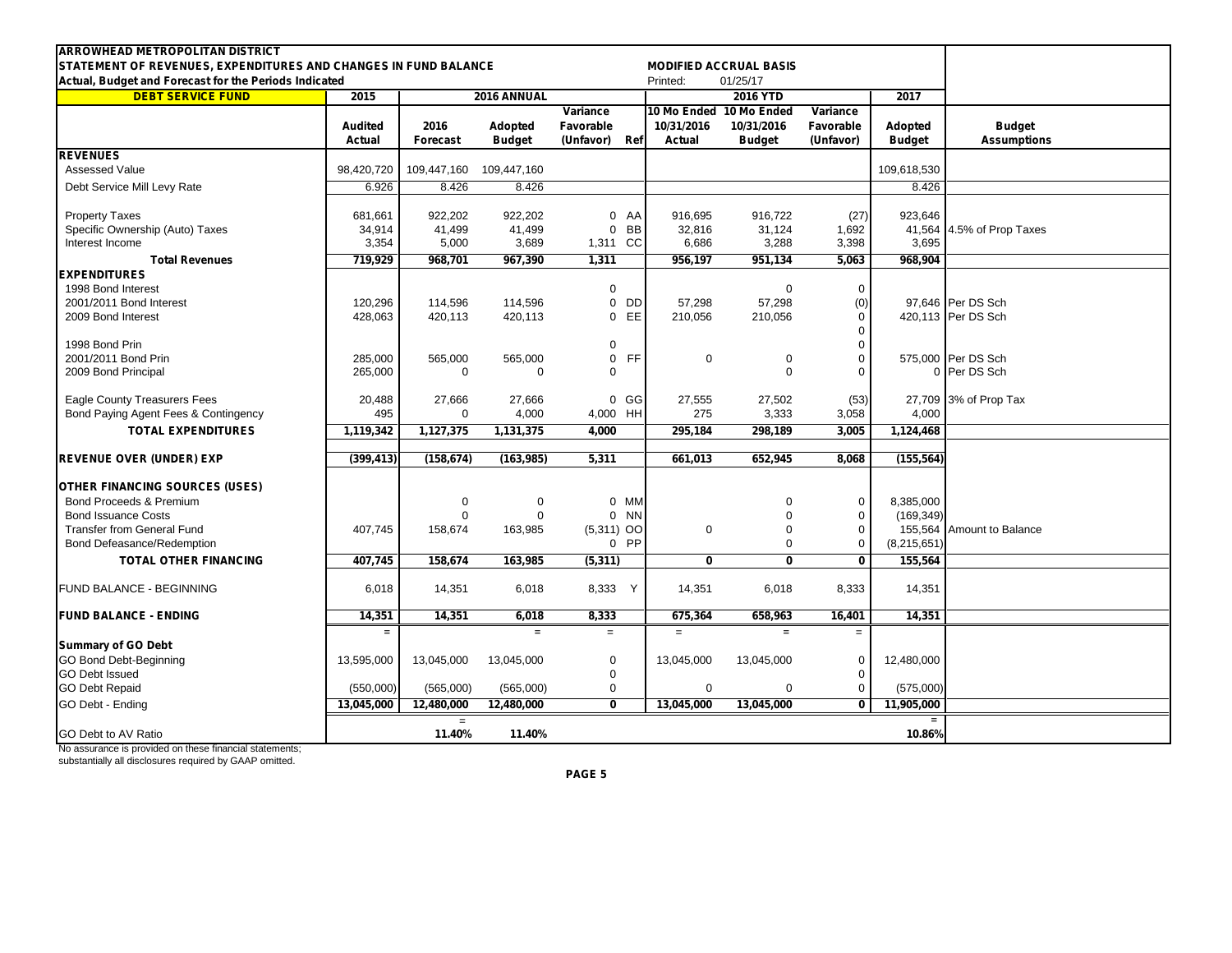## **CERTIFICATION OF TAX LEVIES for NON-SCHOOL Governments**

| <b>TO:</b> County Commissioners <sup>1</sup> of<br><b>Eagle County</b>                                                                  |        |                                                                                                    |                     |                           | , Colorado.          |
|-----------------------------------------------------------------------------------------------------------------------------------------|--------|----------------------------------------------------------------------------------------------------|---------------------|---------------------------|----------------------|
| On behalf of the Arrowhead Metropolitan District                                                                                        |        |                                                                                                    |                     |                           |                      |
|                                                                                                                                         |        | $(taxing entity)^A$                                                                                |                     |                           |                      |
| the Board of Directors                                                                                                                  |        | $(governing body)^B$                                                                               |                     |                           |                      |
|                                                                                                                                         |        |                                                                                                    |                     |                           |                      |
| of the Arrowhead Metropolitan District                                                                                                  |        | $\left($ local government $\right)^{C}$                                                            |                     |                           |                      |
| <b>Hereby</b> officially certifies the following mills to                                                                               |        |                                                                                                    |                     |                           |                      |
| be levied against the taxing entity's GROSS                                                                                             |        | \$109,618,530                                                                                      |                     |                           |                      |
| assessed valuation of:                                                                                                                  |        | (Gross <sup>B</sup> assessed valuation, Line 2 of the Certification of Valuation From DLG $57^E$ ) |                     |                           |                      |
| Note: If the assessor certified a NET assessed valuation                                                                                |        |                                                                                                    |                     |                           |                      |
| (AV) different than the GROSS AV due to a Tax Increment                                                                                 |        | \$109,618,530                                                                                      |                     |                           |                      |
| Financing (TIF) Area <sup>F</sup> the tax levies must be calculated using<br>the NET AV. The taxing entity's total property tax revenue |        | $(\text{NET}^{\text{G}}$ assessed valuation, Line 4 of the Certification of Valuation Form DLG 57) |                     |                           |                      |
| will be derived from the mill levy multiplied against the NET                                                                           |        | USE VALUE FROM FINAL CERTIFICATION OF VALUATION PROVIDED BY                                        |                     |                           |                      |
| assessed valuation of:<br>Submitted:<br>12/9/2016                                                                                       |        | <b>ASSESSOR NO LATER THAN DECEMBER 10</b>                                                          | 2017                |                           |                      |
| (not later than Dec 15)<br>(mm/dd/yyyy)                                                                                                 |        | for budget/fiscal year                                                                             | (yyyy)              |                           |                      |
|                                                                                                                                         |        |                                                                                                    |                     |                           |                      |
| <b>PURPOSE</b> (see end notes for definitions and examples)                                                                             |        | $LEVY^2$                                                                                           |                     |                           | REVENUE <sup>2</sup> |
| General Operating Expenses <sup>H</sup>                                                                                                 |        | 10.074                                                                                             | mills               | \$                        | 1,104,297.07         |
| <minus> Temporary General Property Tax Credit/<br/><math>\overline{2}</math>.</minus>                                                   |        |                                                                                                    |                     |                           |                      |
| Temporary Mill Levy Rate Reduction                                                                                                      |        | (0.000)                                                                                            | mills               |                           |                      |
| <b>SUBTOTAL FOR GENERAL OPERATING:</b>                                                                                                  |        | 10.074                                                                                             | mills               | $\boldsymbol{\mathsf{S}}$ | 1,104,297.07         |
|                                                                                                                                         |        |                                                                                                    |                     |                           |                      |
| General Obligation Bonds and Interest <sup>J</sup><br>3.                                                                                |        | 8.426                                                                                              | mills               | $\boldsymbol{\mathsf{S}}$ | 923,645.73           |
| Contractual Obligations <sup>K</sup><br>4.                                                                                              |        | 0.000                                                                                              | mills               | \$                        |                      |
| 5. Capital Expenditures <sup>L</sup>                                                                                                    |        | 0.000                                                                                              | mills               |                           |                      |
| 6. Refunds/Abatements $^{\mathbf{M}}$                                                                                                   |        | 0.000                                                                                              | mills               |                           |                      |
| 7. Other <sup>N</sup> (specify):                                                                                                        |        | 0.000                                                                                              | mills               |                           |                      |
|                                                                                                                                         |        | 0.000                                                                                              | mills               | \$                        |                      |
| Sum of General Operating<br>Subtotal and Lines 3 to 7<br><b>TOTAL:</b>                                                                  |        | 18.500                                                                                             | mills               | $\boldsymbol{\mathsf{S}}$ | 2,027,942.80         |
| Contact person:                                                                                                                         |        | Daytime                                                                                            |                     |                           |                      |
| (print)<br>Kenneth J Marchetti                                                                                                          |        | phone:                                                                                             | $(970)$ 926-6060 x6 |                           |                      |
| marchetts<br>Signed:                                                                                                                    | Title: | <b>District Administrator</b>                                                                      |                     |                           |                      |

*Include one copy of this tax entity's completed form when filing the local government's budget by January 31st, per 29-1-113 C.R.S. with the Division of Local Government (DLG), Room 521, 1313 Sherman Street, Denver, Colorado 80203. Questions? Call DLG (303) 864-7720.*

<sup>1</sup> If the *taxing entity's* boundaries include more than one county, you must certify the levies to each county. Use a separate form for each county and certify the same levies uniformly to each county per Article X, Section 3 of the Colorado Constitution.

2 Levies must be rounded to three decimal places and revenue must be calculated from the total *NET assessed valuation* (Line 4 of Form DLG57 on the County Assessor's **FINAL** certification of valuation).